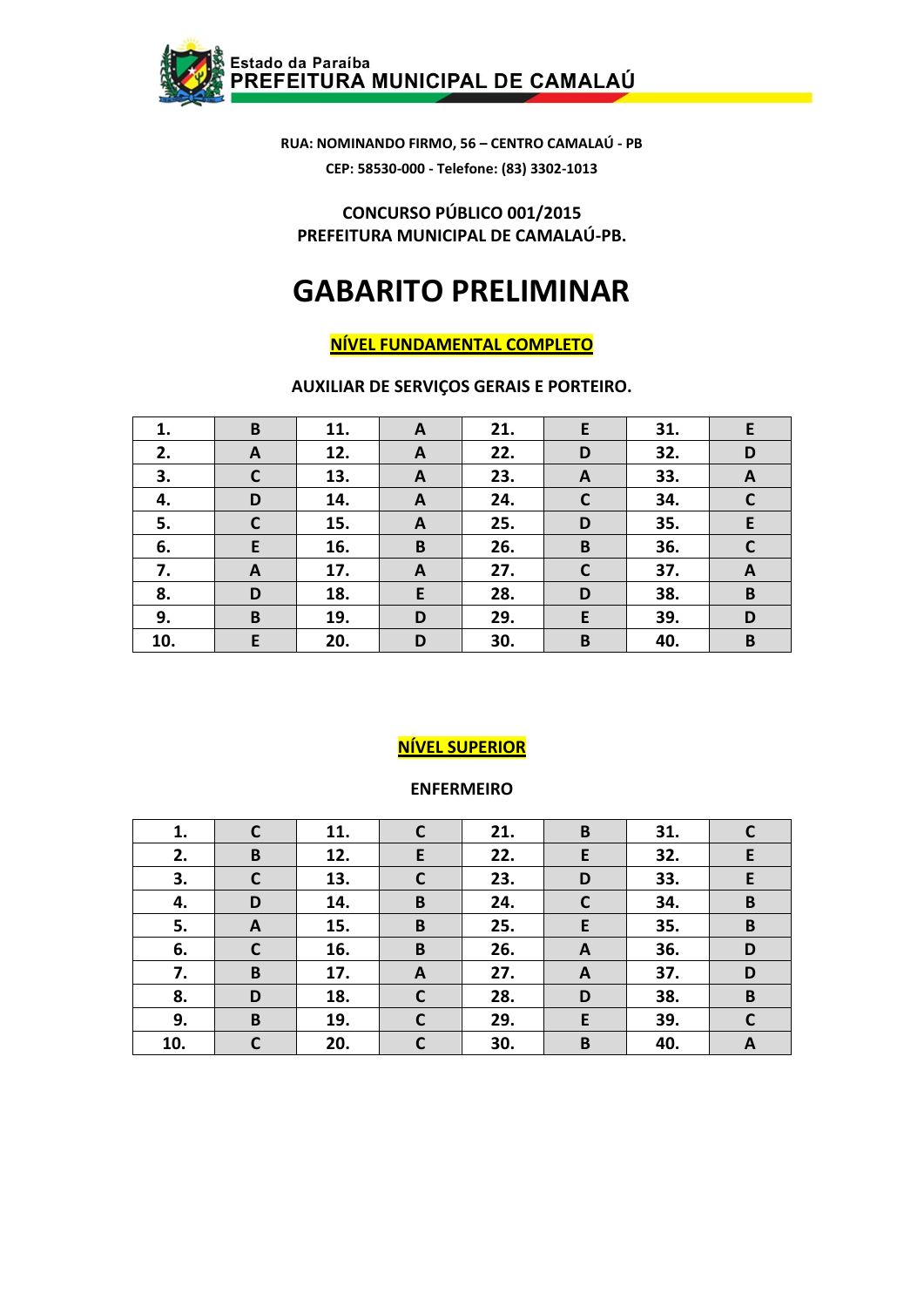

#### **FISIOTERAPEUTA**

| 1.  | C            | 11. | C            | 21. | B | 31. |              |
|-----|--------------|-----|--------------|-----|---|-----|--------------|
| 2.  | B            | 12. | E            | 22. | A | 32. | E            |
| 3.  | $\mathsf{C}$ | 13. | $\mathbf C$  | 23. | E | 33. | E            |
| 4.  | D            | 14. | B            | 24. | E | 34. | B            |
| 5.  | A            | 15. | B            | 25. | E | 35. | B            |
| 6.  | $\mathsf{C}$ | 16. | E            | 26. | A | 36. | D            |
| 7.  | B            | 17. | $\mathbf c$  | 27. | D | 37. | D            |
| 8.  | D            | 18. | E            | 28. | C | 38. | B            |
| 9.  | B            | 19. | $\mathbf{A}$ | 29. | C | 39. | $\mathsf{C}$ |
| 10. | C            | 20. | A            | 30. | A | 40. | A            |

#### **NUTRICIONISTA**

| 1.  |              | 11. | C           | 21. | D | 31. |   |
|-----|--------------|-----|-------------|-----|---|-----|---|
| 2.  | B            | 12. | E           | 22. |   | 32. | E |
| 3.  | $\mathbf C$  | 13. | $\mathbf c$ | 23. | D | 33. | E |
| 4.  | D            | 14. | B           | 24. | C | 34. | B |
| 5.  | A            | 15. | B           | 25. | E | 35. | B |
| 6.  | $\mathsf{C}$ | 16. | D           | 26. | C | 36. | D |
| 7.  | B            | 17. | B           | 27. | B | 37. | D |
| 8.  | D            | 18. | D           | 28. | A | 38. | B |
| 9.  | B            | 19. | A           | 29. | B | 39. | C |
| 10. | C            | 20. | E           | 30. | A | 40. | A |

#### ODONTÓLOGO - ENDODONTISTA

| 11. | C            | 11. | $\mathsf{C}$ | 21. | C            | 31. | C |
|-----|--------------|-----|--------------|-----|--------------|-----|---|
| 12. | B            | 12. | E            | 22. | E            | 32. | E |
| 13. | $\mathsf{C}$ | 13. | $\mathsf{C}$ | 23. | A            | 33. | E |
| 14. | D            | 14. | B            | 24. | B            | 34. | B |
| 15. | A            | 15. | B            | 25. | D            | 35. | B |
| 16. | $\mathsf{C}$ | 16. | A            | 26. | $\mathsf{C}$ | 36. | D |
| 17. | B            | 17. | E            | 27. | A            | 37. | D |
| 18. | D            | 18. | C            | 28. | D            | 38. | B |
| 19. | B            | 19. | D            | 29. | C            | 39. | C |
| 20. | C            | 20. | B            | 30. | B            | 40. | A |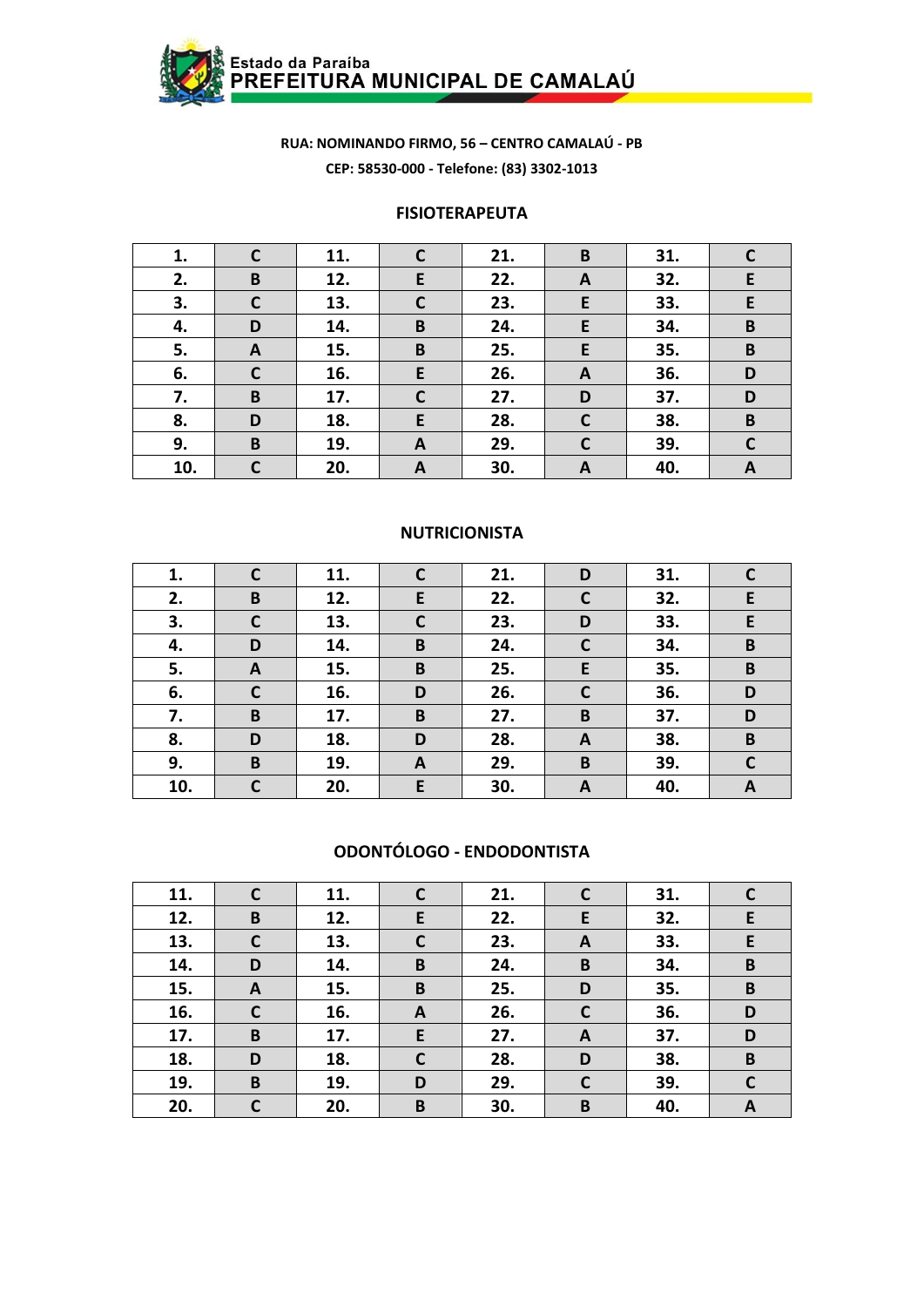

# **ODONTÓLOGO - CIRURGIÃO**

| 1.  | $\mathsf{C}$ | 11. | $\mathbf c$  | 21. | C | 31. |             |
|-----|--------------|-----|--------------|-----|---|-----|-------------|
| 2.  | B            | 12. | E            | 22. | E | 32. | E           |
| 3.  | $\mathsf{C}$ | 13. | $\mathsf{C}$ | 23. | A | 33. | E           |
| 4.  | D            | 14. | B            | 24. | B | 34. | B           |
| 5.  | A            | 15. | B            | 25. | D | 35. | B           |
| 6.  | $\mathbf C$  | 16. | $\mathbf{A}$ | 26. | B | 36. | D           |
| 7.  | B            | 17. | E.           | 27. | A | 37. | D           |
| 8.  | D            | 18. | $\mathbf C$  | 28. | D | 38. | B           |
| 9.  | $\pmb B$     | 19. | D            | 29. | B | 39. | $\mathbf C$ |
| 10. | C            | 20. | B            | 30. | D | 40. | A           |

# **ODONTÓLOGO - PERIODONTISTA**

| 1.  |              | 11. | C            | 21. |   | 31. |   |
|-----|--------------|-----|--------------|-----|---|-----|---|
| 2.  | B            | 12. | E            | 22. | E | 32. | E |
| 3.  | $\mathsf{C}$ | 13. | $\mathbf C$  | 23. | A | 33. | E |
| 4.  | D            | 14. | B            | 24. | B | 34. | B |
| 5.  | A            | 15. | B            | 25. | D | 35. | B |
| 6.  | C            | 16. | A            | 26. | D | 36. | D |
| 7.  | B            | 17. | E            | 27. | A | 37. | D |
| 8.  | D            | 18. | $\mathsf{C}$ | 28. | D | 38. | B |
| 9.  | B            | 19. | D            | 29. | C | 39. | C |
| 10. |              | 20. | B            | 30. | A | 40. | A |

#### **PROFESSOR DE ARTES**

| 1.  | C            | 11. | $\mathbf c$  | 21. | C           | 31. |              |
|-----|--------------|-----|--------------|-----|-------------|-----|--------------|
| 2.  | B            | 12. | E            | 22. | A           | 32. | E            |
| 3.  | $\mathsf{C}$ | 13. | $\mathsf{C}$ | 23. | B           | 33. | E            |
| 4.  | D            | 14. | B            | 24. | E           | 34. | B            |
| 5.  | A            | 15. | B            | 25. | B           | 35. | B            |
| 6.  | $\mathsf{C}$ | 16. | B            | 26. | C           | 36. | D            |
| 7.  | $\mathbf B$  | 17. | $\mathsf{C}$ | 27. | <b>NULA</b> | 37. | D            |
| 8.  | D            | 18. | A            | 28. | E           | 38. | $\mathbf B$  |
| 9.  | B            | 19. | E            | 29. | D           | 39. | $\mathsf{C}$ |
| 10. | C            | 20. | A            | 30. | A           | 40. | A            |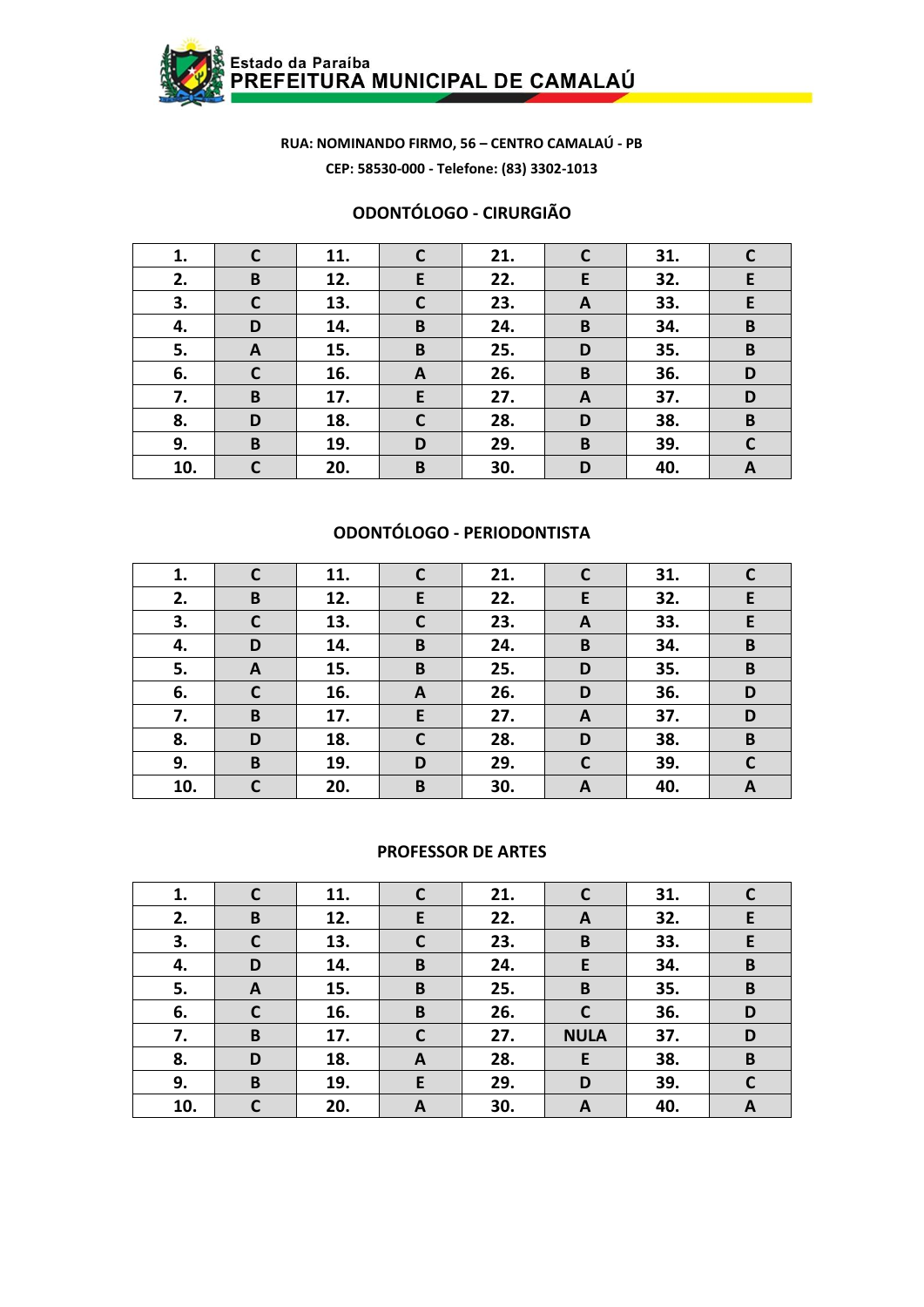

# **PROFESSOR DE CIÊNCIAS**

| 1.  | $\mathsf{C}$ | 11. | C           | 21. | D            | 31. |              |
|-----|--------------|-----|-------------|-----|--------------|-----|--------------|
| 2.  | B            | 12. | E           | 22. | A            | 32. | E            |
| 3.  | $\mathbf C$  | 13. | $\mathbf C$ | 23. | A            | 33. | E            |
| 4.  | D            | 14. | B           | 24. | C            | 34. | B            |
| 5.  | A            | 15. | B           | 25. | $\mathbf{A}$ | 35. | B            |
| 6.  | $\mathbf C$  | 16. | D           | 26. | C            | 36. | D            |
| 7.  | B            | 17. | $\mathbf C$ | 27. | <b>NULA</b>  | 37. | D            |
| 8.  | D            | 18. | E           | 28. | E            | 38. | B            |
| 9.  | B            | 19. | B           | 29. | D            | 39. | $\mathsf{C}$ |
| 10. | C            | 20. | B           | 30. | A            | 40. | A            |

# **PROFESSOR DE EDUCAÇÃO FÍSICA**

| 1.  |             | 11. | $\mathsf{C}$ | 21. | E.          | 31. | C |
|-----|-------------|-----|--------------|-----|-------------|-----|---|
| 2.  | B           | 12. | E            | 22. |             | 32. | E |
| 3.  | $\mathbf c$ | 13. | $\mathbf C$  | 23. | A           | 33. | E |
| 4.  | D           | 14. | B            | 24. | C           | 34. | B |
| 5.  | A           | 15. | B            | 25. | B           | 35. | B |
| 6.  | C           | 16. | B            | 26. | C           | 36. | D |
| 7.  | B           | 17. | D            | 27. | <b>NULA</b> | 37. | D |
| 8.  | D           | 18. | E            | 28. | E           | 38. | B |
| 9.  | B           | 19. | A            | 29. | D           | 39. | C |
| 10. | r           | 20. | D            | 30. | A           | 40. | A |

#### **PROFESSOR DE GEOGRAFIA**

| 1.  | $\mathsf{C}$ | 11. | $\mathsf{C}$ | 21. | D           | 31. | $\mathsf{C}$ |
|-----|--------------|-----|--------------|-----|-------------|-----|--------------|
| 2.  | B            | 12. | E            | 22. | C           | 32. | E            |
| 3.  | $\mathsf{C}$ | 13. | $\mathsf{C}$ | 23. | B           | 33. | E            |
| 4.  | D            | 14. | B            | 24. | A           | 34. | $\, {\bf B}$ |
| 5.  | A            | 15. | B            | 25. | E           | 35. | B            |
| 6.  | C            | 16. | B            | 26. | C           | 36. | D            |
| 7.  | B            | 17. | E            | 27. | <b>NULA</b> | 37. | D            |
| 8.  | D            | 18. | D            | 28. | E           | 38. | B            |
| 9.  | B            | 19. | B            | 29. | D           | 39. | C            |
| 10. | $\mathbf C$  | 20. | $\mathbf C$  | 30. | A           | 40. | A            |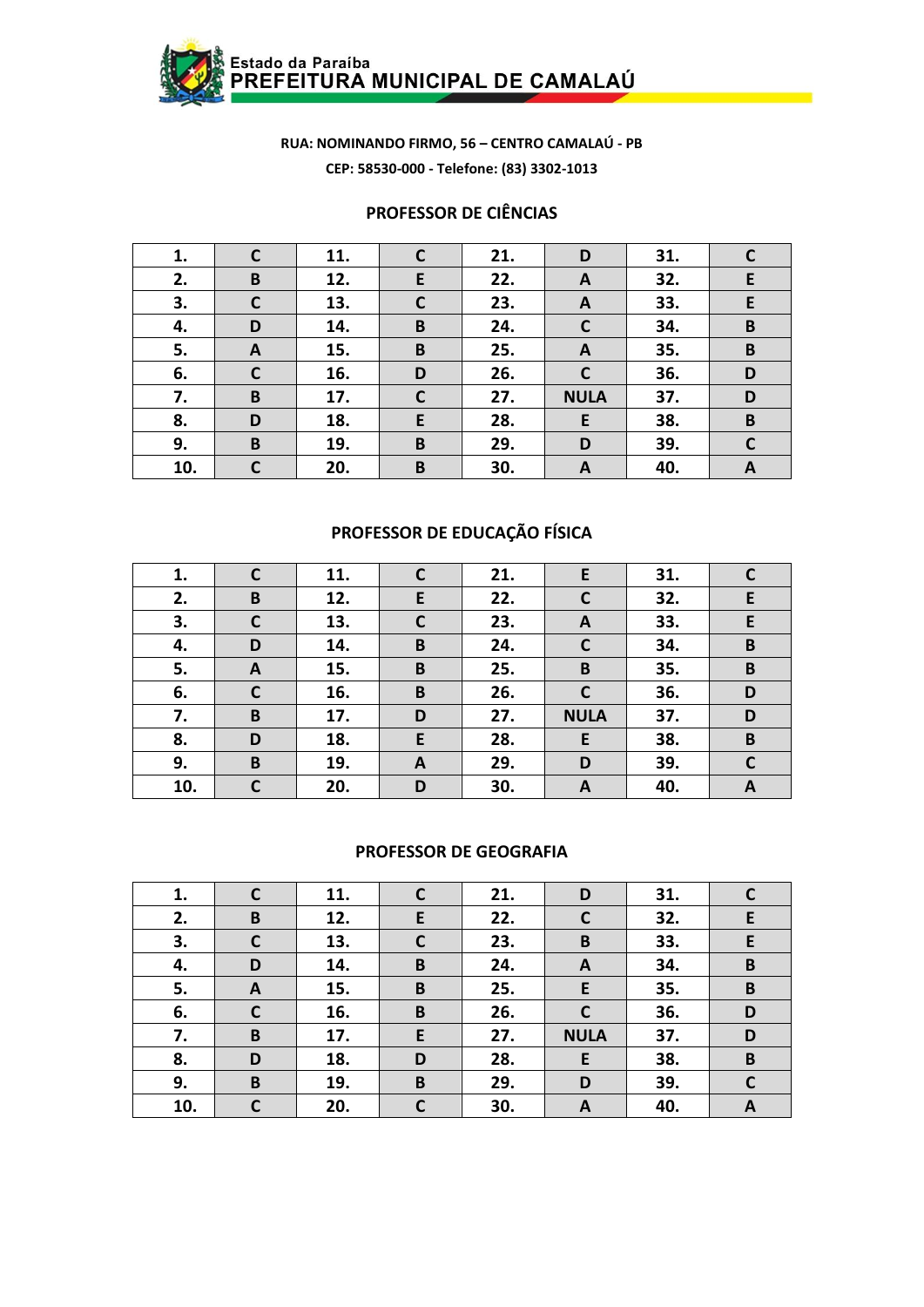

#### **PROFESSOR DE HISTÓRIA**

| 1.  | $\mathsf{C}$ | 11. | $\mathsf{C}$ | 21. | C            | 31. |              |
|-----|--------------|-----|--------------|-----|--------------|-----|--------------|
| 2.  | B            | 12. | E            | 22. | D            | 32. | E            |
| 3.  | $\mathsf{C}$ | 13. | $\mathsf{C}$ | 23. | $\mathsf{C}$ | 33. | E            |
| 4.  | D            | 14. | B            | 24. | B            | 34. | B            |
| 5.  | A            | 15. | B            | 25. | B            | 35. | B            |
| 6.  | $\mathsf{C}$ | 16. | D            | 26. | $\mathsf{C}$ | 36. | D            |
| 7.  | B            | 17. | $\mathbf C$  | 27. | <b>NULA</b>  | 37. | D            |
| 8.  | D            | 18. | A            | 28. | E            | 38. | B            |
| 9.  | B            | 19. | D            | 29. | D            | 39. | $\mathsf{C}$ |
| 10. | C            | 20. | B            | 30. | A            | 40. | A            |

# **PROFESSOR DE LÍNGUA INGLESA**

| 1.  | $\mathsf{C}$ | 11. | $\mathsf{C}$ | 21. | A            | 31. | C  |
|-----|--------------|-----|--------------|-----|--------------|-----|----|
| 2.  | B            | 12. | E            | 22. | B            | 32. | E  |
| 3.  | $\mathbf c$  | 13. | $\mathbf C$  | 23. | B            | 33. | E. |
| 4.  | D            | 14. | B            | 24. | B            | 34. | B  |
| 5.  | A            | 15. | B            | 25. | A            | 35. | B  |
| 6.  | $\mathsf{C}$ | 16. | E            | 26. | $\mathsf{C}$ | 36. | D  |
| 7.  | B            | 17. | D            | 27. | <b>NULA</b>  | 37. | D  |
| 8.  | D            | 18. | D            | 28. | E            | 38. | B  |
| 9.  | B            | 19. | B            | 29. | D            | 39. | C  |
| 10. | C            | 20. | $\mathsf{C}$ | 30. | A            | 40. | A  |

#### **PROFESSOR DE LÍNGUA PORTUGUESA**

| 1.  | $\mathsf{C}$ | 11. | C            | 21. | C           | 31. |   |
|-----|--------------|-----|--------------|-----|-------------|-----|---|
| 2.  | B            | 12. | E            | 22. | A           | 32. | E |
| 3.  | C            | 13. | $\mathbf c$  | 23. | C           | 33. | E |
| 4.  | D            | 14. | B            | 24. | A           | 34. | B |
| 5.  | A            | 15. | B            | 25. | B           | 35. | B |
| 6.  | C            | 16. | E            | 26. | C           | 36. | D |
| 7.  | B            | 17. | $\mathsf{C}$ | 27. | <b>NULA</b> | 37. | D |
| 8.  | D            | 18. | B            | 28. | E           | 38. | B |
| 9.  | B            | 19. | C            | 29. | D           | 39. | C |
| 10. | C            | 20. | C            | 30. | A           | 40. | A |